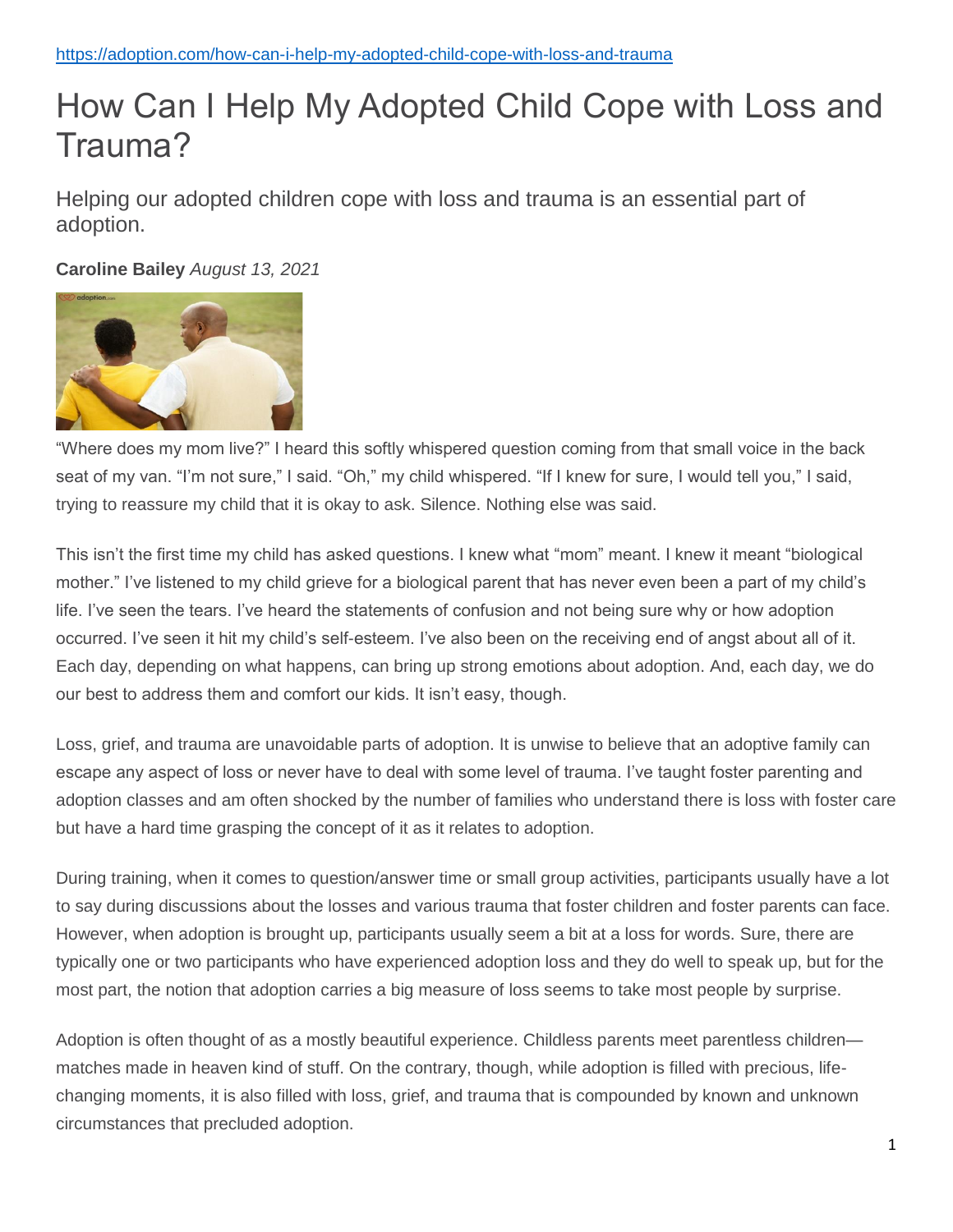All is not lost, though. There are ways for adoptive families to help their kids cope with loss and trauma from it. The first step is to recognize and confront your own misconceptions about adoption. It is about more than keeping an open mind (although, that is always helpful). It is about heading straight into your own judgments, biases, and personal narratives about how wonderful adoption is (for you).

As parents through adoption, we can get caught in a trap of only seeing it from our perspective. Our journey to our kids may have been wrought with trials, infertility, a healthy dose of patience and confusion; yet, our experience is a supporting actor in the story. Our kids' experience(s) needs to take the lead role.

I've heard people say, "If we get a child that is young enough, especially a newborn, the impact of adoption won't be as hard." While it seems logical and there may be some truths to this, it is vital for families to understand that children adopted at a very early age can still [grieve.](https://adoption.com/how-infants-grieve-a-guide-for-new-adoptive-parents) Trauma in the womb via prenatal drug usage, chaotic lifestyle, domestic violence, poor nutrition, or difficult delivery can affect the developing brain. This has been scientifically proven.

A proactive approach for current or soon-to-be adoptive parents is to not shy away from training regarding trauma and how it affects the developing child. One powerful and research-based approach is Trust-Based Relational Intervention or [TBRI.](https://adoption.com/the-4-best-things-we-learned-from-karyn-purvis) Led by the late Dr. Karyn Purvis, this approach to parenting kids from hard places has absolutely changed the trajectory of a lot of adoptive families' lives. It is about connection before correction. It is also about learning and understanding how traumatic experiences and losses have a physiological effect on children.

One aspect of TBRI is this—instead of thinking, "This child is giving me a hard time," parents should consider, "This child is having a hard time." See the difference? It is subtle but powerful. TBRI is not about giving in and letting children get away with behavioral issues because of the loss and trauma they carry with them. It is about nurturing, connecting, and correcting BECAUSE of the trauma and loss children have experienced.

If you or someone you know is an adoptive parent and struggling with the loss and trauma their children are experiencing, it is strongly recommended that you or your friend attend an Empowered to Connect conference or TBRI training. For this momma through adoption, it was life-changing.

The TBRI approach is a fantastic guide to parenting children through loss, grief, and trauma. However, as parents, we are not perfect and don't always hit the mark like the experts in the field teach us to. So, before you throw in the towel or think you could never be as good as those who teach trauma-informed care, consider these basic aspects of helping your adopted child cope with loss and trauma.

**1)** When children are adopted, they lose a vital part of their histories. In many ways, adoptive parents are keepers of our children's' stories. Any details you know about how or why your child needed adoption and characteristics of biological parents are essential. Write it all down. Share it with your child when the opportunity presents itself—even if you feel that you are not ready to. History is important.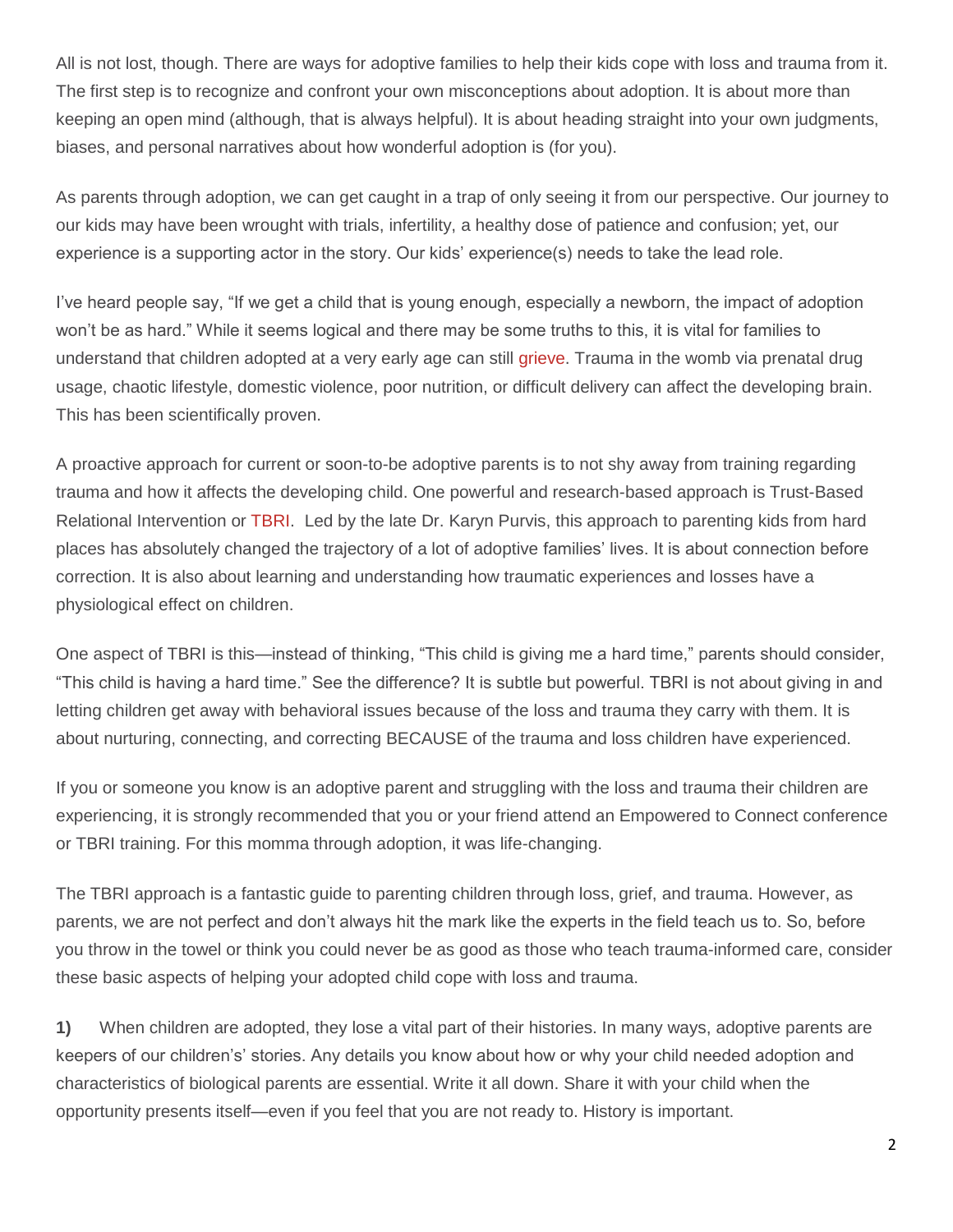**2)** Adopted children may question their own identity or place in the family. Our kids may wonder where their blue eyes came from or why their skin is a different color. Questioning identity, or even doubting identity, can lead to poor self-esteem. This can be especially true in transracial adoptions. Helping our children [connect with](https://adoption.com/10-things-you-should-know-before-adopting-transracially)  [their heritage](https://adoption.com/10-things-you-should-know-before-adopting-transracially) can produce a more positive sense of self.

**3)** Remember that loss and trauma often look like anger, hyperactivity, and defiance. Although diagnoses like attention-deficit/hyperactivity disorder have a chemical foundation, some symptoms of this disorder and similar ones are a result of strong emotions coming from children. Depression can look like a "not caring" attitude. Anger can look like defiance or disrespect. Hyperactivity can look like not listening or being too preoccupied with other things. All these symptoms may be rooted in grief. Grieving children can make adults quite uncomfortable. We want to fix it and do so quickly, but often miss the mark. When loss begins to show itself with significant behavioral changes, it is smart to act quickly and incorporate someone else who is skilled in assisting children with processing grief—i.e. therapy and groups for children who have experienced loss.

**4)** Another aspect of helping your adopted child deal with loss and trauma is recognizing that it is not a onestop, quick-fix kind of thing. As our children age and reach developmental milestones or important events (dating, driving, marriage, pregnancy), they may have moments of crises that seem to hit them out of nowhere. Even as [adults,](https://adoption.com/forums/thread/92170/adoptee-039-s-discovering-unresolved-grief-loss-issues-in-later-years/) our children may question and wrestle with adoption and their own experiences of it. As parents through adoption, we must understand that adoption is a life-long process. In many ways, it is evolutionary. I've often told people that the hardest part of adoption was not the time before the gavel fell and my kids were declared legally mine. Instead, it has been every year since then.

**5)** Don't take it personally. Ouch, right? When our children are showing us their worst behaviors, we need to show them the best of us. It is hard to not take their actions personally but remember, our children may be grieving the loss of their biological families or reliving past trauma. These difficult times need to be met with compassion and selflessness. Their actions may be aimed at us but not (always) because of us. As adults, we need to show them safe and appropriate ways to handle hard emotions. Our actions must reflect the way we want our children to act. In many ways, we are raising future adults whose lives have already been interrupted by significant loss. So, don't take it personally.

**6)** Remember that there are stages of grief—shock/denial, anger, bargaining, depression, and acceptance. We all go through these stages when experiencing a sudden or known loss. However, we may tend to waver between the stages, alternate back and forth between them, and move through them at a different pace than others. Grief is not set in stone. It is not black and white. We all experience it differently, but we can look at these stages and see the commonalities. With children, the stages of grief may look different but are [applicable.](https://adoption.com/how-grieving-process-applies-to-adoption)

**7)** The thought of "children are resilient" can lead us to dismiss the true depth of loss and trauma in adopted children's lives. Sure, children can be quite brave and pliable to their situations but if they experience a sudden loss or significant trauma and their needs are not met with immediacy, safety, and nurturance, the effect could